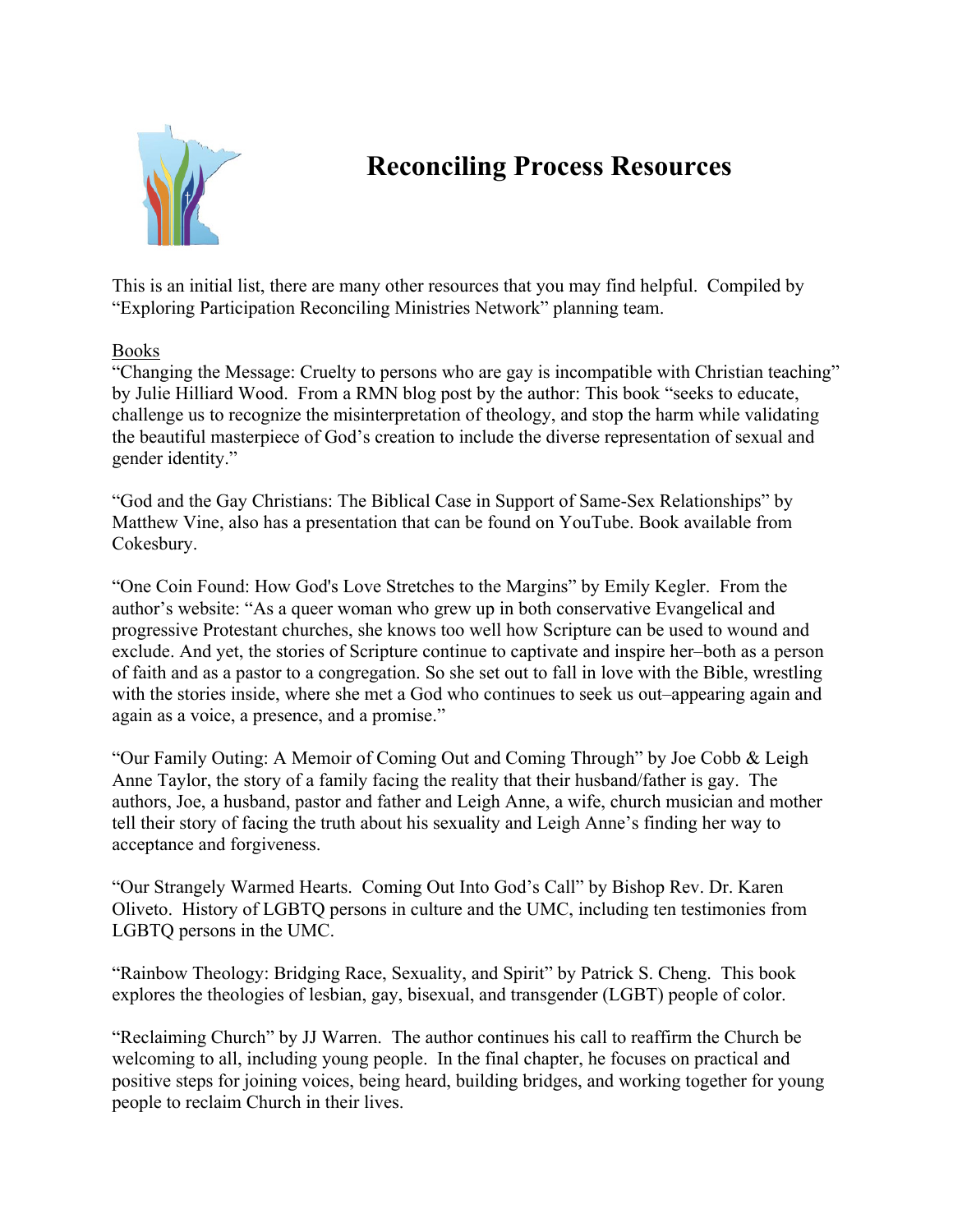"Rediscipling the White Church: From Cheap Diversity to True Solidarity" by David Swanson. From the author's website "Pastor David Swanson contends that discipleship, not diversity, lies at the heart of our white churches' racial brokenness. Before white churches can pursue diversity, he argues, we must first take steps to address the faulty discipleship that has led to our segregation in the first place." Published May 2020.

"The ABC's of LGBT+" by Ashley Mardell, a guide for anyone who wants to learn how to talk about gender identity and sexual identity.

"Transforming: The Bible and the Lives of Transgender Christians" by Austen Hartke. A biblically based, educational, and affirming resource to shed light and wisdom on this modern gender landscape.

#### Movie/Video

"For the Bible Tells Me So" 2007 documentary that explores the intersection between religion and homosexuality in the U.S. and how the religious right has used its interpretation of the Bible to stigmatize the gay community.

"for they know not what they do" – a film by the director/producer of "For the Bible Tells Me So" that describes the campaign, launched by the right, following the Supreme Court case legalizing marriage equality. This campaign is working to limit rights of America's LGBTQ citizens across the county. This new film follows the stories of four families on their journey to understand and accept their queer and trans children. Film website: https://www.fortheyknow.org Film can be purchased or viewed through this website: https://watch.firstrunfeatures.com/products/for-they-know-not-at-first-run-features To obtain a license for \$100 to show the film to a group, contact Judy Jerde ( $jaj@hopefultravelers.net$ ) who can put you in touch with First Run Features.

"Living into Our Inclusive Vision" provides information about statement adopted by MN Annual Conference in 2019.

https://vimeo.com/351276106?utm\_campaign=2470763&utm\_source=affiliate&utm\_channel=af filiate&cjevent=c47ecd3e02a411eb801003bd0a24060e

#### Process resources

"Basics of the RMN Reconciling Process" 30-minute webinar https://www.youtube.com/watch?v=YmYE1kmJJoI&t=13s

"Building an Inclusive Church Toolkit" – a guidebook for churches on the journey to become more inclusive. https://www.reconcilingworks.org/trainings/bic/

"Congregational Assessment & Welcoming Process Outline" from the National Gay and Lesbian Taskforce. This will help you plan an appropriate timeline to help your church become more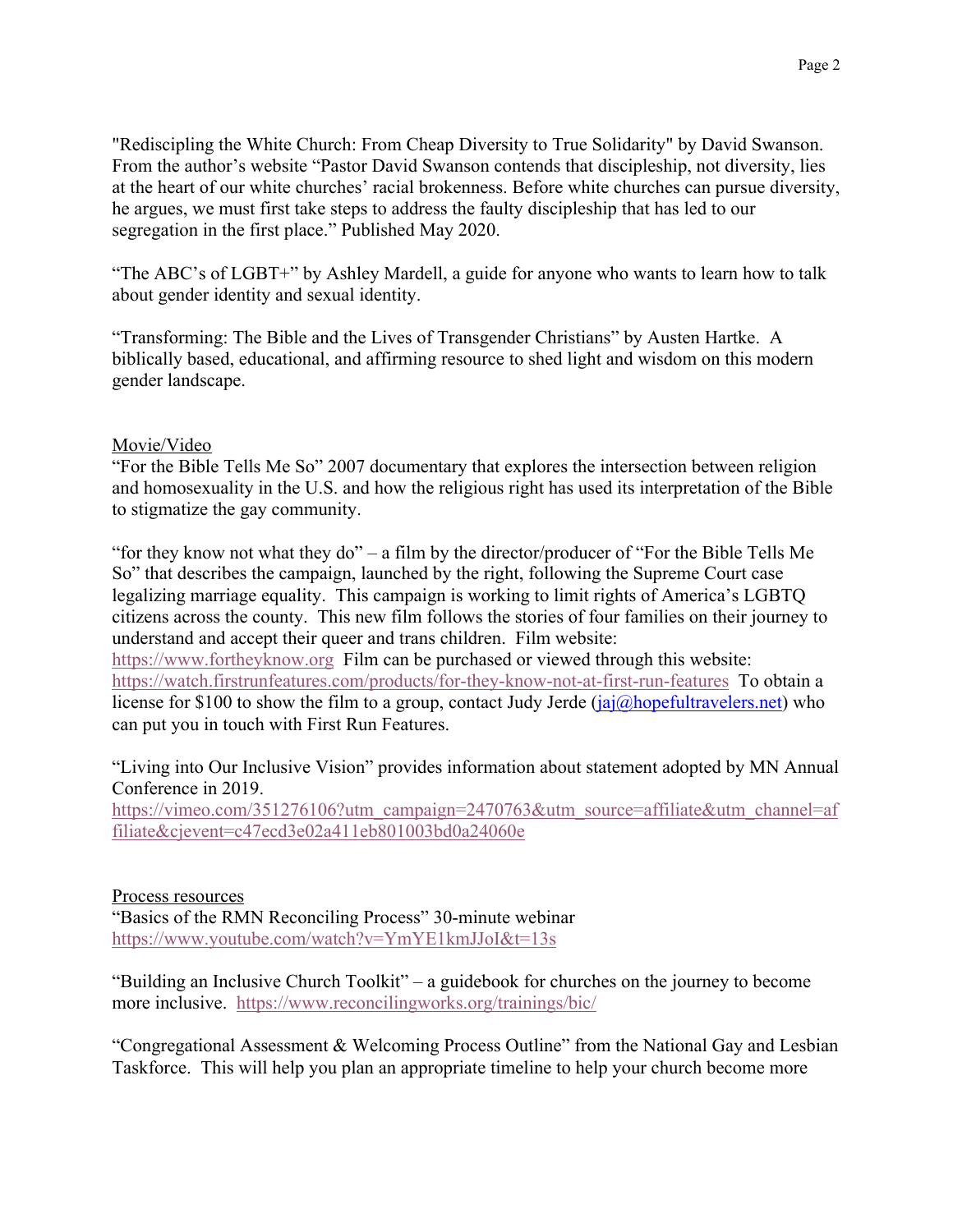welcoming and accepting. https://openandaffirming.org/wpcontent/uploads/2021/03/Congregation-Assessment-separated.pdf

"Courageous Conversations" Written for the United Methodist Church, this resource is aimed to help us move from skepticism to curiosity and openness to encounter God's grace and serves as a toolbox for local churches to inspire and encourage their congregation to participate in conversations that might seem difficult. https://www.umcdiscipleship.org/resources/courageousconversations-overview \*\*

"First Steps" – two-page flyer/document that visually provides information about beginning the Reconciling process. http://www.mnrcumc.org/wpcontent/uploads/2020/06/ReconcilingFirstSteps052020-1.pdf

"How to Affiliate with RMN" – information on how to become a Reconciling Congregation, Community or Campus Ministry https://rmnetwork.org/get-involved/reconciling-ministry/

## Study resources LGBTQ and Faith Study Resources from RMN. Includes books and videos with suggestions based on the group's faith perspective. https://drive.google.com/file/d/1p6EgDVk34\_KUt6LOZ3XKfYWhG6CP\_ySn/view

"Faithful and Inclusive: The Bible, Sexuality and the UMC" by Rob Fuquay, six-session DVD resource for Sunday schools and small groups has been designed for participants to develop their own perspectives on the Bible's passages related to homosexuality. Available from Cokesbury for \$39. https://www.cokesbury.com/9780578561752-Faithful-and-Inclusive-DVD

"First Do No Harm" a tool kit for conversations – Written for and used at Annual Conference 2019 Respectful Conversations, this two-page summary features key definitions to understand and frame conversations.

https://static1.squarespace.com/static/5c89c814b10f25e469bdc481/t/5d03e2efdc2d8b0001a5c87 3/1560535791425/Do+No+Harm+Toolkit+MM.pdf \*\*

"Hearts Unbound" by David Weiss explores ten Biblical stories of God's radical love and welcome. Designed to be used as a small group Bible study. https://mlp.org/wpcontent/uploads/2018/02/heartsunbound.pdf

"LGBTQ 101: Conversation on Sexual Orientation, Gender Identity and Expression (SOGIE)" Download PowerPoint slides on this topic from Fall 2019 "Building An Inclusive Church" workshop. This is a good program for groups that want to further their understanding of sexual orientation, gender identity and gender expression.

https://mcusercontent.com/0f311d3342e95b660084ef226/files/753996f0-07b8-4408-aef8 d231ca1ca257/LGBTQ\_101\_presentation.pptx

"Living Faithfully: Human Sexuality and the United Methodist Church" Written for those at a loss about how to start an objective dialogue within your congregation about what it means to be